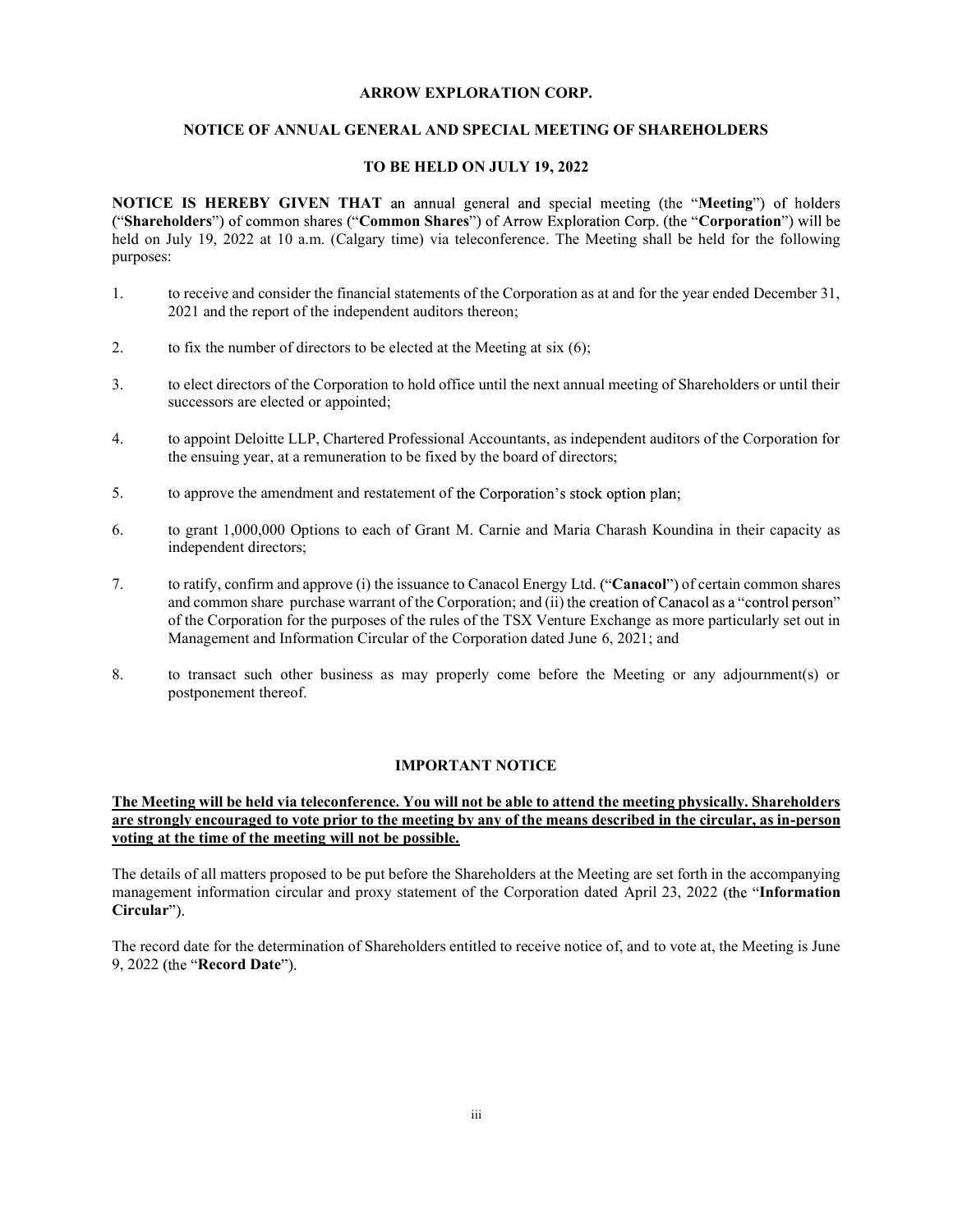While the Meeting location will be Calgary, Alberta, this Meeting shall be held via teleconference and shall only be accessible through the following telephone numbers:

- Local Toronto: (+1) 416 764 8658; or
- Toll Free North America: (+1) 888 886 7786;
- Colombia: 018005184036; or
- UK: 08006522435

This format will help mitigate health and safety risks to the community, shareholders, employees and other stakeholders.

## ALL SHAREHOLDERS ARE STRONGLY ENCOURAGED TO VOTE PRIOR TO THE MEETING BY ANY OF THE MEANS DESCRIBED IN THE CIRCULAR, AS IN-PERSON VOTING AT THE TIME OF THE MEETING WILL NOT BE POSSIBLE.

The Corporation is using the "notice and access" procedures adopted by the Canadian Securities Administrators for the delivery of the Information Circular. The principal benefit of the notice and access procedure is that it reduces costs and the environmental impact of producing and distributing large quantities of paper documents. Shareholders who have consented to delivery of materials are receiving this Notice of Meeting in an electronic format.

Shareholders will also receive a form of proxy or a voting instruction form in the mail, so that they can vote their Common Shares.

Registered Shareholders are requested to date and sign the form of proxy delivered to them and mail it to, or deposit it with, Computershare Trust Company of Canada, 8<sup>th</sup> Floor, 100 University Ave, Toronto, ON M5J 2Y1, or complete the form of proxy online at www.investorvote.com. In order to be valid and acted upon at the Meeting, forms of proxy must be received as aforesaid not later than 10 a.m. (Calgary time) on July 15, 2022 and not later than 48 hours (excluding Saturdays, Sundays and holidays) prior to any adjournment(s) of the Meeting.

If you are a non-registered Shareholder, please complete and return the voting instruction form or other authorization form provided to you in accordance with the instructions provided. Failure to do so may result in your Common Shares not being eligible to be voted at the Meeting.

The form of proxy confers discretionary authority with respect to: (i) amendments or variations to the matters of business to be considered at the Meeting; and (ii) other matters that may properly come before the Meeting. As of the date hereof, management of the Corporation knows of no amendments, variations or other matters to come before the Meeting other than the matters set forth in this "Notice of Meeting".